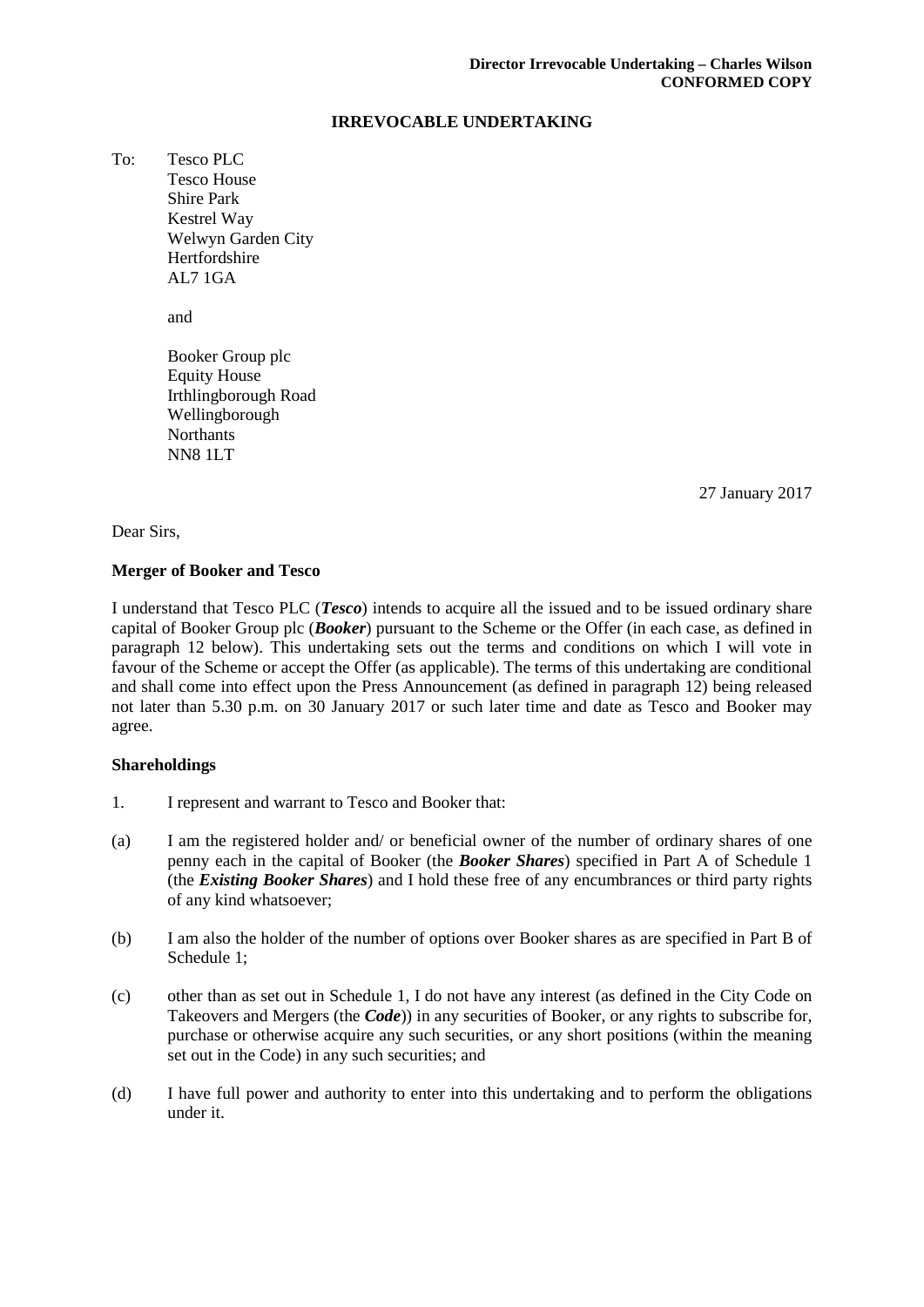### **Dealings and undertakings**

<span id="page-1-3"></span>2. I undertake that before this undertaking lapses in accordance with paragraph [14](#page-6-0) below, I shall not, without Tesco's prior written consent:

- <span id="page-1-0"></span>(a) (other than pursuant to the Merger and subject to paragraph [5\)](#page-2-0) sell, transfer, charge, encumber, grant any option or lien over or otherwise dispose of any interest in any Existing Booker Shares or any other shares in Booker issued or unconditionally allotted to, or otherwise acquired by, me before then (*Further Booker Shares* provided that any Booker Shares that I may acquire on exercise of options granted under Schedule 1 to the Booker Group plc Performance Share Plan 2008 shall not be Further Booker Shares);
- (b) in my capacity as shareholder of Booker, accept, in respect of the Existing Booker Shares or any Further Booker Shares, any offer or other transaction made in competition with or which would otherwise be reasonably expected to frustrate, impede or delay the Merger (as defined in paragraph [12](#page-5-0) of this undertaking);
- (c) in my capacity as shareholder of Booker, vote, in respect of the Existing Booker Shares or any Further Booker Shares, in favour of any resolution to approve any scheme of arrangement of Booker, or other transaction which is proposed in competition with or which would otherwise be reasonably expected to frustrate, impede or delay the Merger;
- <span id="page-1-1"></span>(d) in my capacity as shareholder of Booker, vote, in respect of the Existing Booker Shares or any Further Booker Shares, in favour of or otherwise consent to any matter for the purposes of Rule 21 of the Code;
- <span id="page-1-2"></span>(e) (other than pursuant to the Merger) enter into any agreement or arrangement, incur any obligation or give any indication of intent:
	- (i) to do any of the acts referred to in paragraphs  $2(a)$  to  $2(d)$ ; or
	- (ii) which, in relation to the Existing Booker Shares or any Further Booker Shares, would or might restrict or impede the implementation of the Merger or my ability to comply with this undertaking,

and for the avoidance of doubt, references in this paragraph  $2(e)$  to any agreement, arrangement, obligation or indication of intent includes any agreement, arrangement, obligation or indication of intent whether or not legally binding or subject to any condition or which is to take effect if the Scheme or the Offer (as the case may be) lapses or is withdrawn or if this undertaking ceases to be binding or following any other event.

- <span id="page-1-4"></span>3. I further undertake not to, until the earlier of:
- (a) this undertaking lapsing in accordance with paragraph [14](#page-6-0) below; or
- (b) either the Scheme being approved by the Court or the Offer becoming unconditional as to acceptances,

except with the prior written consent of Tesco (not to be unreasonably withheld), acquire any interests (as defined in the Code) or otherwise deal or undertake any dealing (as defined in the Code) in any relevant securities (as defined in the Code) of Booker or Tesco (other than (i) any Booker Shares acquired by or issued to me on vesting of awards or exercise of options under any of Booker's employee share plans, (ii) any award or option over Booker Shares granted to me under any of Booker's employee share plans after the date of this undertaking, or (iii) as permitted under paragraph [5\)](#page-2-0).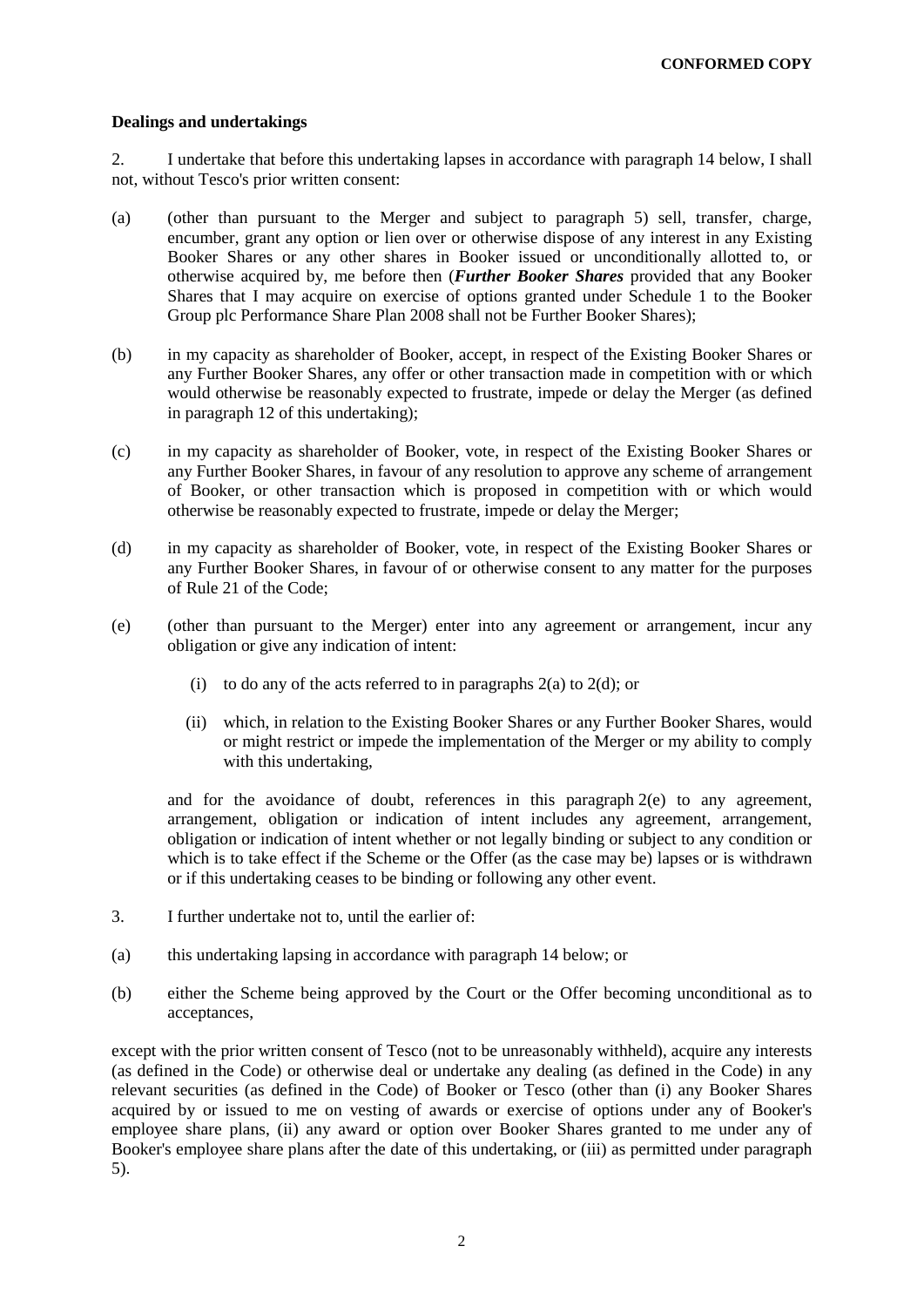<span id="page-2-5"></span>4. I undertake to cause the registered holder of any Existing Booker Shares and/or (if applicable) Further Booker Shares of which I am the beneficial owner to comply with the undertakings in paragraphs [2](#page-1-3) and [3](#page-1-4) above in respect of those Existing Booker Shares and/or (if applicable) Further Booker Shares.

- <span id="page-2-0"></span>5. Notwithstanding any other provisions of this undertaking, I shall be permitted to:
- (a) sell, transfer or otherwise dispose of any Booker Shares acquired by me on exercise of options granted under the Booker share plans for the purposes of satisfying tax liabilities on such exercise of options;
- (b) transfer the entire legal and beneficial interest, in some or all of the Existing Booker Shares or any Further Booker Shares, (in one or more transactions) to one or more of my family members (as defined in section 253 of the Companies Act 2006) provided that:
	- (i) such a transfer is undertaken as part of my bona fide tax planning;
	- (ii) I notify Tesco that I intend to make such transfer at least three Business Days prior to effecting the transfer; and
	- (iii) with effect from the time of such transfer, I will procure compliance by the transferee of the obligations contained in this undertaking in respect of such transferred Booker Shares as if the transferee had given this undertaking in respect of such transferred Booker Shares,

and, in the event of any sale, disposal or transfer, all references to Existing Booker Shares and Further Booker Shares (as applicable) in this undertaking shall be deemed to be amended accordingly.

### **Undertaking to vote in favour of the Scheme and/or to accept the Offer**

- <span id="page-2-1"></span>6. I irrevocably undertake that:
- <span id="page-2-4"></span><span id="page-2-3"></span><span id="page-2-2"></span>(a) if Tesco elects to implement the Merger by way of the Scheme:
	- (i) I shall exercise all voting rights attaching to the Existing Booker Shares and any Further Booker Shares to vote in favour of all resolutions to approve the Scheme and/or the Merger, and any related matters, proposed at any general or class meeting (*General Meeting*) and Court convened meeting (*Court Meeting*) of Booker to be convened and held in connection with the Scheme and/or the Merger, or at any adjournment of any such meeting, either (A) in person or (B) by executing and lodging a form of proxy or by giving instruction to a proxy via the CREST system as soon as possible and in any event not later than 3.00 p.m. on the tenth day after Booker sends the formal document setting out the terms and conditions of the Scheme (the *Scheme Document*) to Booker shareholders (or, in respect of any Further Booker Shares, within three Business Days of becoming the registered holder of such Further Booker Shares, if later);
	- (ii) I shall not revoke or amend the terms of any proxy or instruction submitted in accordance with paragraph  $6(a)(i)$  $6(a)(i)$ , or submit any new form of proxy or other proxy voting instructions, either in writing or by attendance at any General Meeting or Court Meeting (including any adjournment thereof) or otherwise;
	- (iii) I shall cause the registered holder of any Existing Booker Shares and/or (if applicable) Further Booker Shares of which I am the beneficial owner to comply with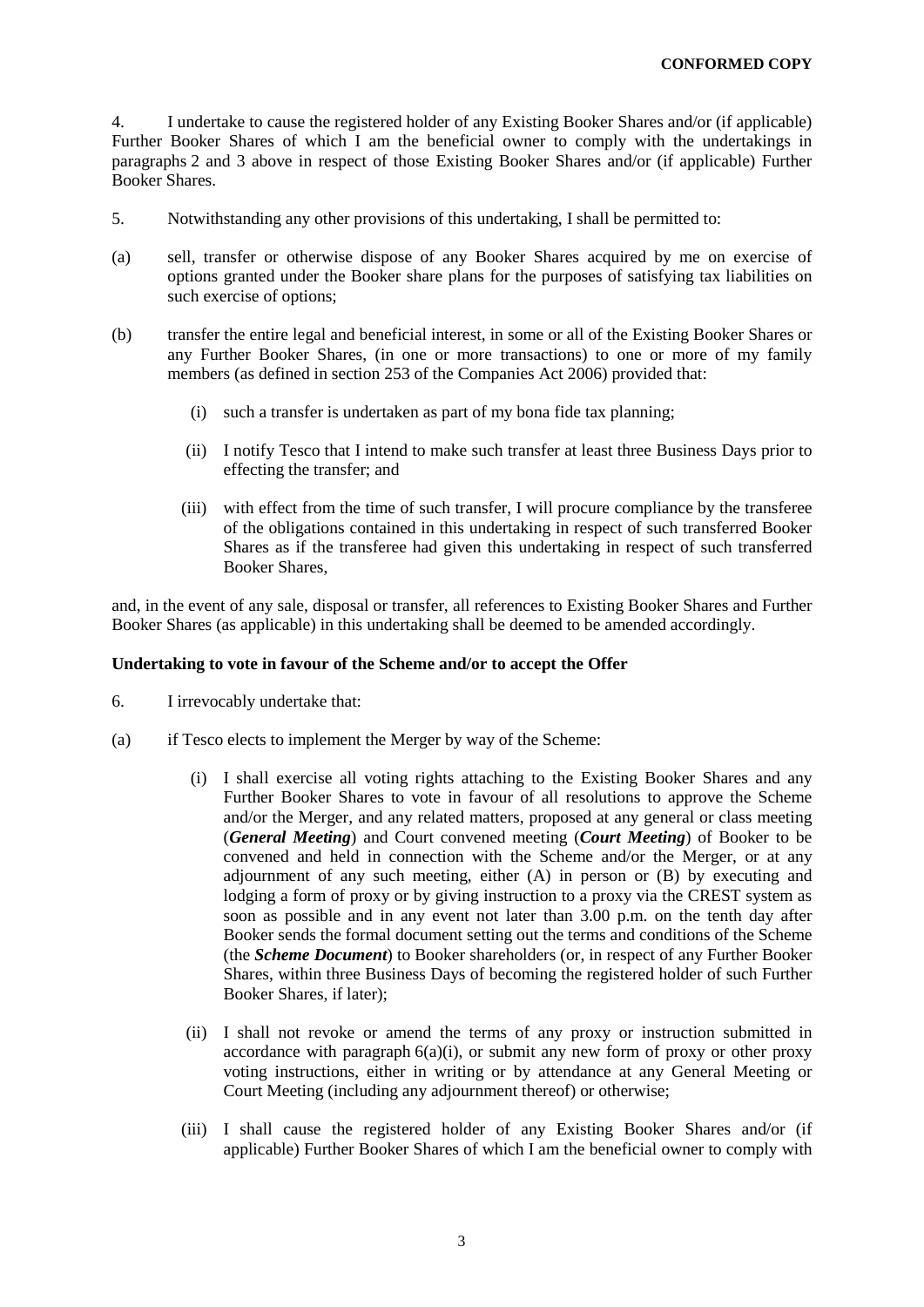the undertakings in paragraphs  $6(a)(i)$  $6(a)(i)$  and  $6(a)(ii)$  $6(a)(ii)$  in respect of those Existing Booker Shares and/or (if applicable) Further Booker Shares;

- (iv) I shall accept any proposal made by Tesco to holders of options over Booker Shares in compliance with Rule 15 of the Code in respect of all such options held by me not later than ten days after Tesco sends such proposals to the holders of options or otherwise ensure that any Booker shares arising on conversion of options participate in the Scheme; and
- (v) Tesco shall acquire the Existing Booker Shares and any Further Booker Shares pursuant to the Scheme which provides for the transfer of such shares to Tesco free of any lien, charge, option, equity or encumbrance of any nature whatsoever and together with all rights of any nature attaching to those shares thereon in accordance with the terms of the Scheme;
- <span id="page-3-0"></span>(b) if Tesco elects to implement the Merger by way of the Offer:
	- (i) in respect of the Existing Booker Shares, I shall accept the Offer in accordance with the procedure for acceptance set out in the formal document containing such Offer (the *Offer Document*) not later than ten days after Tesco sends the Offer Document to Booker shareholders and shall accept the Offer in respect of any Further Booker Shares in accordance with the same procedure not later than three Business Days after becoming the registered holder of the Further Booker Shares, if later;
	- (ii) I shall cause the registered holder of any Existing Booker Shares and/or (if applicable) Further Booker Shares of which I am the beneficial owner to comply with the undertakings in paragraph [6\(b\)\(i\)](#page-3-0) in respect of those Existing Booker Shares and/or (if applicable) Further Booker Shares;
	- (iii) I shall accept any proposal made by Tesco to holders of options over Booker Shares in compliance with Rule 15 of the Code in respect of all such options held by me not later than ten days after Tesco sends such proposals to the holders of options or otherwise ensure that any Booker shares arising on conversion of options participate in the Offer;
	- (iv) I shall not withdraw any acceptances of the Offer, and will cause the registered holder of any Existing Booker Shares and/or (if applicable) Further Booker Shares of which I am the beneficial owner not to do so; and
	- (v) Tesco shall acquire the Existing Booker Shares and any Further Booker Shares pursuant to the Offer free of any lien, charge, option, equity or encumbrance of any nature whatsoever and together with all rights of any nature attaching to those shares thereon in accordance with the terms of the Offer; and
- <span id="page-3-1"></span>(c) I shall elect (and not subsequently amend such election), pursuant to the terms of the Mix and Match Facility (as defined in the Press Announcement), to receive one hundred (100) per cent. New Tesco Shares (as defined in the Press Announcement) in respect of my entire beneficial holding of Existing Booker Shares and any Further Booker Shares:
	- (i) if Tesco elects to implement the Merger by way of the Scheme, by no later than 3.00 p.m. on the tenth day after Booker sends the Scheme Document to Booker shareholders (or, in respect of any Further Booker Shares, within three Business Days of becoming the registered holder of such Further Booker Shares, if later); or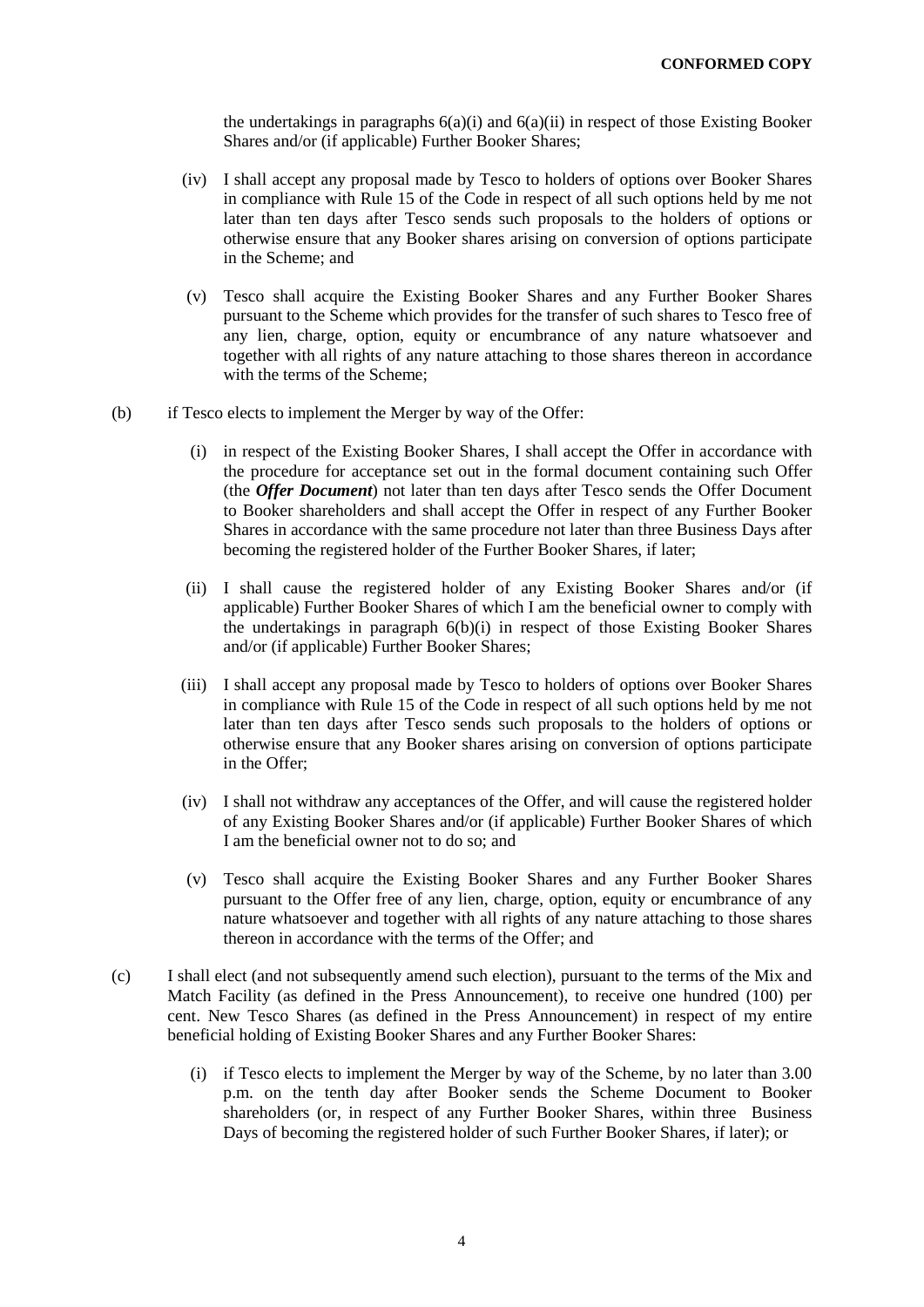(ii) if Tesco elects to implement the Merger by way of the Offer, by no later than ten days after Tesco sends the Offer Document to Booker shareholders (or, in respect of any Further Booker Shares, not later than three Business Days after becoming the registered holder of such Further Booker Shares, if later),

and I shall cause the registered holder of any Existing Booker Shares and/or (if applicable) Further Booker Shares of which I am the beneficial owner to comply with the undertakings in this paragraph [6\(c\)](#page-3-1) in respect of those Existing Booker Shares and/or (if applicable) Further Booker Shares.

### **Voting Rights**

<span id="page-4-4"></span>7. Until the time this undertaking lapses in accordance with paragraph [14,](#page-6-0) in my capacity as shareholder:

- <span id="page-4-1"></span>(a) I shall exercise the voting rights attached to the Existing Booker Shares and any Further Booker Shares on a Relevant Resolution (as defined in paragraph [8\)](#page-4-0) only in accordance with Tesco's directions;
- (b) I shall exercise the rights attaching to the Existing Booker Shares and any Further Booker Shares to requisition or join in requisitioning any general or class meeting of Booker pursuant to section 303 Companies Act 2006 for the purposes of considering a Relevant Resolution and to require Booker to give notice of such a resolution pursuant to section 338 Companies Act 2006 only in accordance with Tesco's directions;
- <span id="page-4-2"></span>(c) for the purpose of voting on a Relevant Resolution, I shall vote, in respect of the Existing Booker Shares and any Further Booker Shares, in accordance with Tesco's directions either in person or by executing and lodging a form of proxy or by giving instruction to a proxy via the CREST system (and I shall not revoke or amend the terms of any proxy or instruction so submitted, or submit any new form of proxy or other proxy voting instructions, either in writing or by attendance at such general or class meeting (including any adjournment thereof) or otherwise); and
- (d) I shall cause the registered holder of any Existing Booker Shares and/or (if applicable) Further Booker Shares of which I am the beneficial owner to comply with paragraphs [7\(a\)](#page-4-1) to [7\(c\)](#page-4-2) in respect of those Existing Booker Shares and/or (if applicable) Further Booker Shares.

### <span id="page-4-0"></span>8. A *Relevant Resolution* means:

- <span id="page-4-3"></span>(a) a resolution (whether or not amended) proposed at a general or class meeting of Booker, or at an adjourned meeting, the passing of which is required to implement the Merger or which, if passed, might result in any condition of the Merger not being fulfilled or which would reasonably be expected to frustrate, impede or delay the Merger in any way (including, for the avoidance of doubt, any resolution to approve any scheme of arrangement or other transaction in relation to Booker which is proposed in competition with or which would reasonably be expected to frustrate, impede or delay the Merger) or which is to approve a matter for the purposes of Rule 21 of the Code;
- (b) a resolution to adjourn a general or class meeting of Booker whose business includes the consideration of a resolution falling within paragraph [8\(a\);](#page-4-3) and
- (c) a resolution to amend a resolution falling within paragraph [8\(a\)](#page-4-3) or paragraph [8\(b\).](#page-4-0)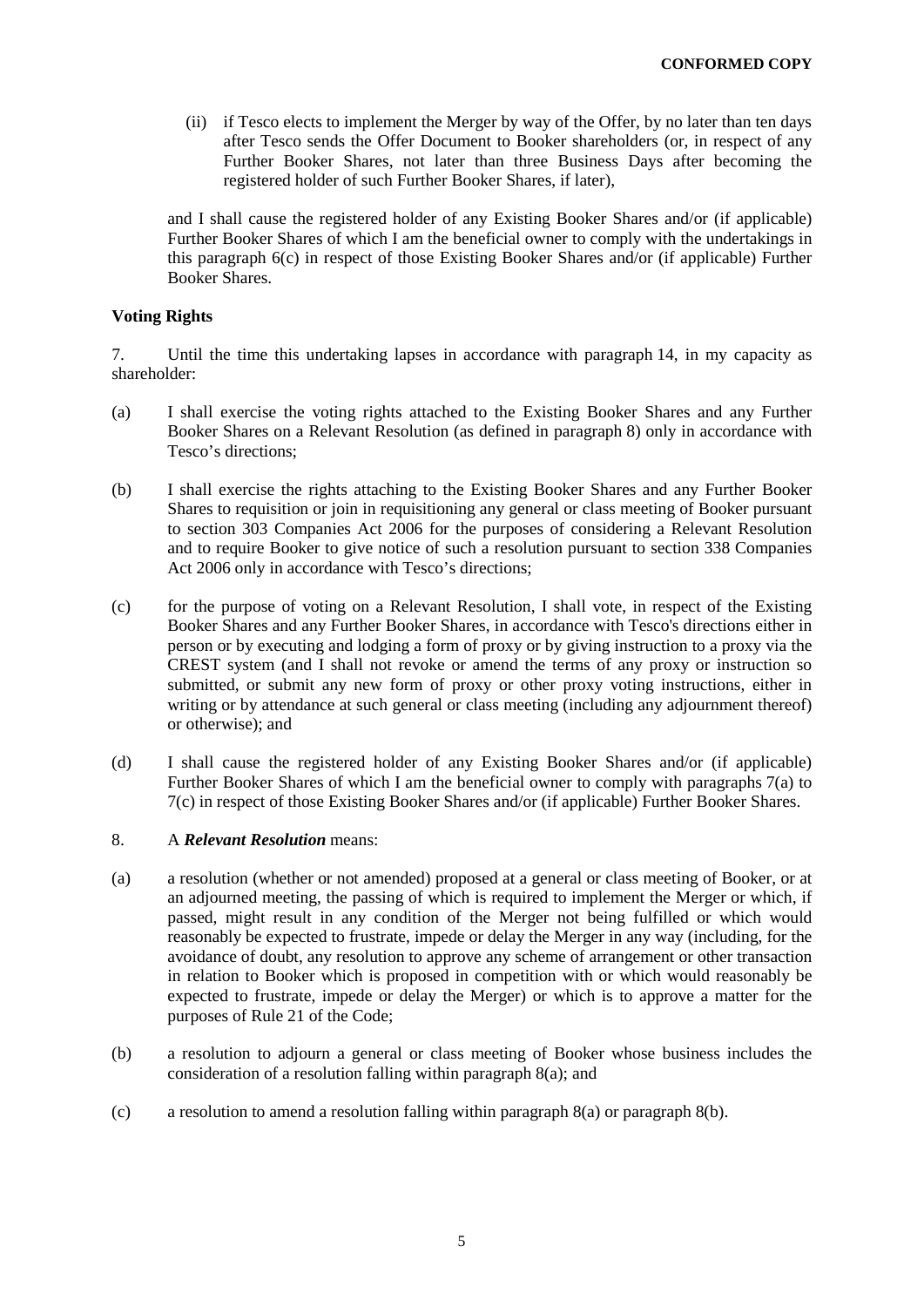### **Documentation**

- 9. I consent to:
- (a) this undertaking being disclosed to the Panel;
- (b) the inclusion of references to me and any Existing Booker Shares and/or (if applicable) Further Booker Shares of which I am the beneficial owner, and particulars of this undertaking, my holdings of, interests in, rights to subscribe for and short positions in relevant securities of Booker being included in the Press Announcement and any offer document or scheme document published in connection with the Merger, and any other announcement made, or document issued, by or on behalf of Tesco in connection with the Merger; and
- (c) this undertaking being available for inspection as required by Rule 26.2 of the Code or the Listing Rules of the Financial Conduct Authority including, without limitation, being made publicly available on the websites of Tesco and Booker.

### **Secrecy**

10. I shall keep secret the possibility, terms and conditions of the Merger and the existence and terms of this undertaking until the Press Announcement is released, provided that I may disclose the same to Booker and its advisers in which case I shall procure that they observe secrecy in the same terms. The obligations in this paragraph shall survive termination of this undertaking.

11. I understand that the information you have given to me in relation to the Merger must be kept confidential until the Press Announcement is released or the information has otherwise become generally available. To the extent any of the information is inside information for the purposes of the Criminal Justice Act 1993 or the Market Abuse Regulation (EU) No 596/2014, I will comply with the applicable restrictions in those enactments on dealing in securities and disclosing inside information.

## **Interpretation**

- <span id="page-5-0"></span>12. In this undertaking:
- (a) references to *Business Days* means a day, other than a Saturday, Sunday or public holiday when banks are open for business in London;
- (b) references to the *Merger* means the proposed acquisition by Tesco of ordinary shares of one penny each in the capital of Booker, whether pursuant to the Scheme or the Offer;
- (c) references to the *Offer* means any offer to be made by or on behalf of Tesco to acquire all of the issued and to be issued ordinary share capital of Booker other than that already owned by Tesco and its associates (as defined in section 988 Companies Act 2006), and a reference to the *Offer* also includes any new, increased, renewed or revised offer made by Tesco to acquire shares in Booker provided that the value, in the reasonable opinion of J.P. Morgan Cazenove, of the consideration to be paid for each ordinary share of one penny in the capital of Booker does not represent a reduction in the value of the original proposal as set out in the Press Announcement;
- (d) references to *Press Announcement* mean the announcement announcing the Merger to be issued by Tesco pursuant to Rule 2.7 of the Code; and
- (e) references to the *Scheme* means any scheme of arrangement of Booker under section 895 Companies Act 2006 (including any new, increased, renewed or revised scheme of arrangement) for the acquisition by Tesco of all of the issued and to be issued ordinary share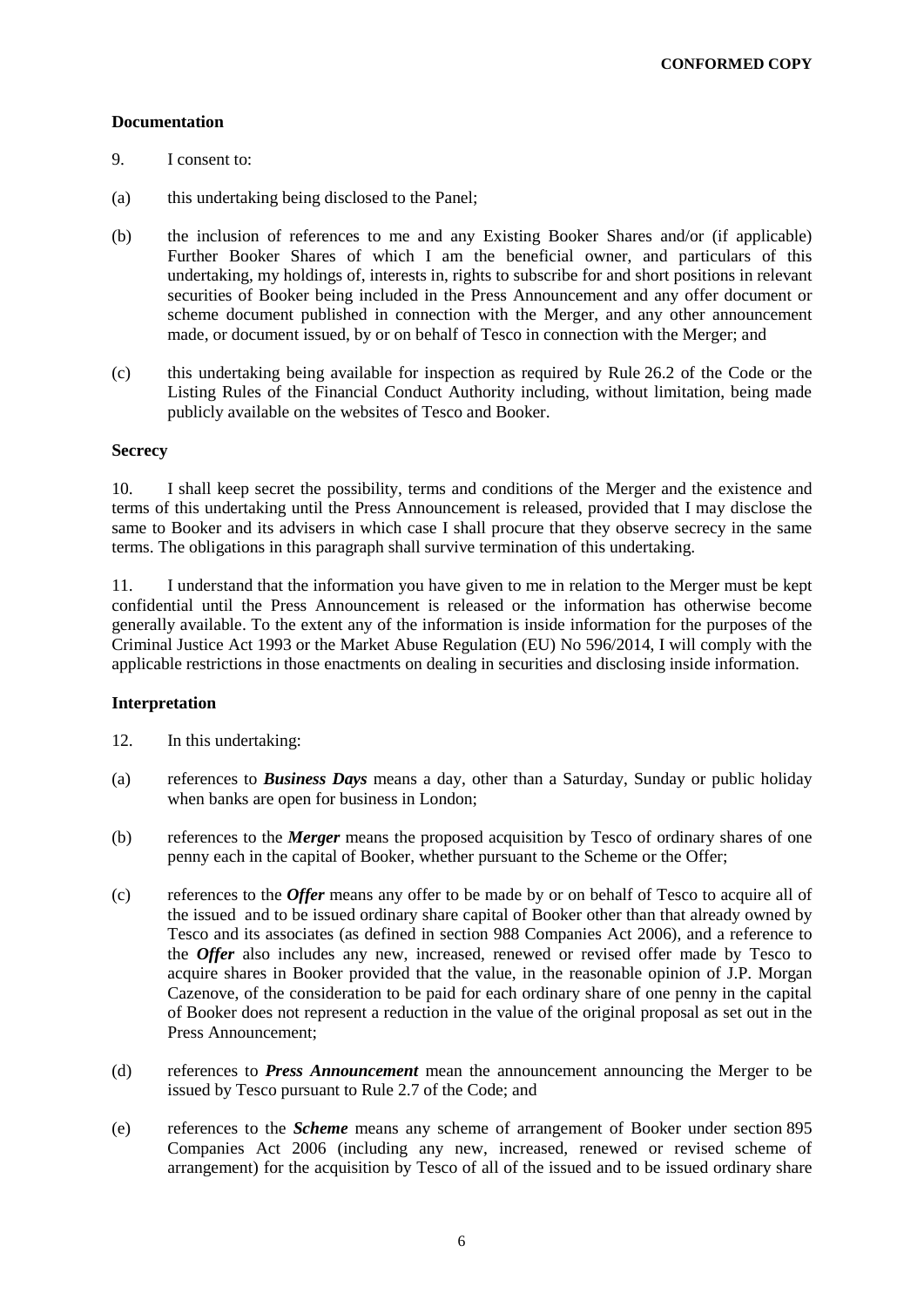capital of Booker other than that already owned by Tesco, and a reference to the *Scheme* also includes any new, increased, renewed or revised scheme of arrangement made by Tesco to acquire shares in Booker provided that the value, in the reasonable opinion of J.P. Morgan Cazenove, of the consideration to be paid for each ordinary share of one penny in the capital of Booker does not represent a reduction in the value of the original proposal as set out in the Press Announcement.

#### **Time of the Essence**

13. Any time, date or period mentioned in this undertaking may be extended by mutual agreement but as regards any time, date or period originally fixed or as extended, time shall be of the essence.

### **Lapse of undertaking**

- <span id="page-6-0"></span>14. This undertaking shall lapse if:
- (a) Tesco announces that it does not intend to make or proceed with the Merger and no new, revised or replacement Scheme or Offer is announced in accordance with Rule 2.7 of the Code at the same time;
- (b) the Scheme or Offer lapses or is withdrawn and no new, revised or replacement Scheme or Offer has been announced, in accordance with Rule 2.7 of the Code, in its place or is announced, in accordance with Rule 2.7 of the Code, at the same time;
- (c) the circular to be dispatched to the shareholders of Tesco in connection with the Merger (the *Tesco Circular*) and (if different) the document convening the general meeting of Tesco shareholders (and any adjournment thereof) (the *Tesco General Meeting*) to be convened for the purpose of considering, and if thought fit, approving, such shareholder resolutions of Tesco as are necessary to approve the Merger (the *Tesco Resolutions*), does not include a unanimous and unconditional recommendation made by the board of directors of Tesco to shareholders of Tesco to approve the Tesco Resolutions (the *Tesco Board Recommendation*), or Tesco makes an announcement prior to the publication of such document(s) that: (i) the board of directors of Tesco no longer intends to make such recommendation or intends adversely to modify or qualify such recommendation; (ii) it will not convene the Tesco General Meeting; or (iii) it does not intend to post the Tesco Circular or (if different) the document convening the Tesco General Meeting;
- (d) the board of directors of Tesco withdraws, adversely modifies or adversely qualifies the Tesco Board Recommendation or fails to publicly reaffirm or re-issue such unanimous and unqualified recommendation before the earlier of  $(A)$  5.30 p.m. on the fifth Business Day following Booker's reasonable request to do so, or (B) the time of the start of the General Meeting (it being understood that the issue of any holding statement(s) issued to shareholders of Tesco following a change of circumstances (so long as any such holding statement contains an express statement that such recommendation is not withdrawn or adversely modified and does not contain a statement that the Tesco Directors intend to withdraw or adversely modify such recommendation) shall not constitute a withdrawal or adverse modification of such recommendation for purposes of this paragraph); or
- (e) the Scheme or Offer has not become effective by the Longstop Date (as defined in the Press Announcement) (or such later time and date as agreed between Tesco and Booker, with the approval of the Court and/ or the Panel, if required).

If this undertaking lapses, I shall have no claim against Tesco or Booker and neither Tesco nor Booker shall have any claim against me, other than in respect of any prior breach of any of the terms of this undertaking.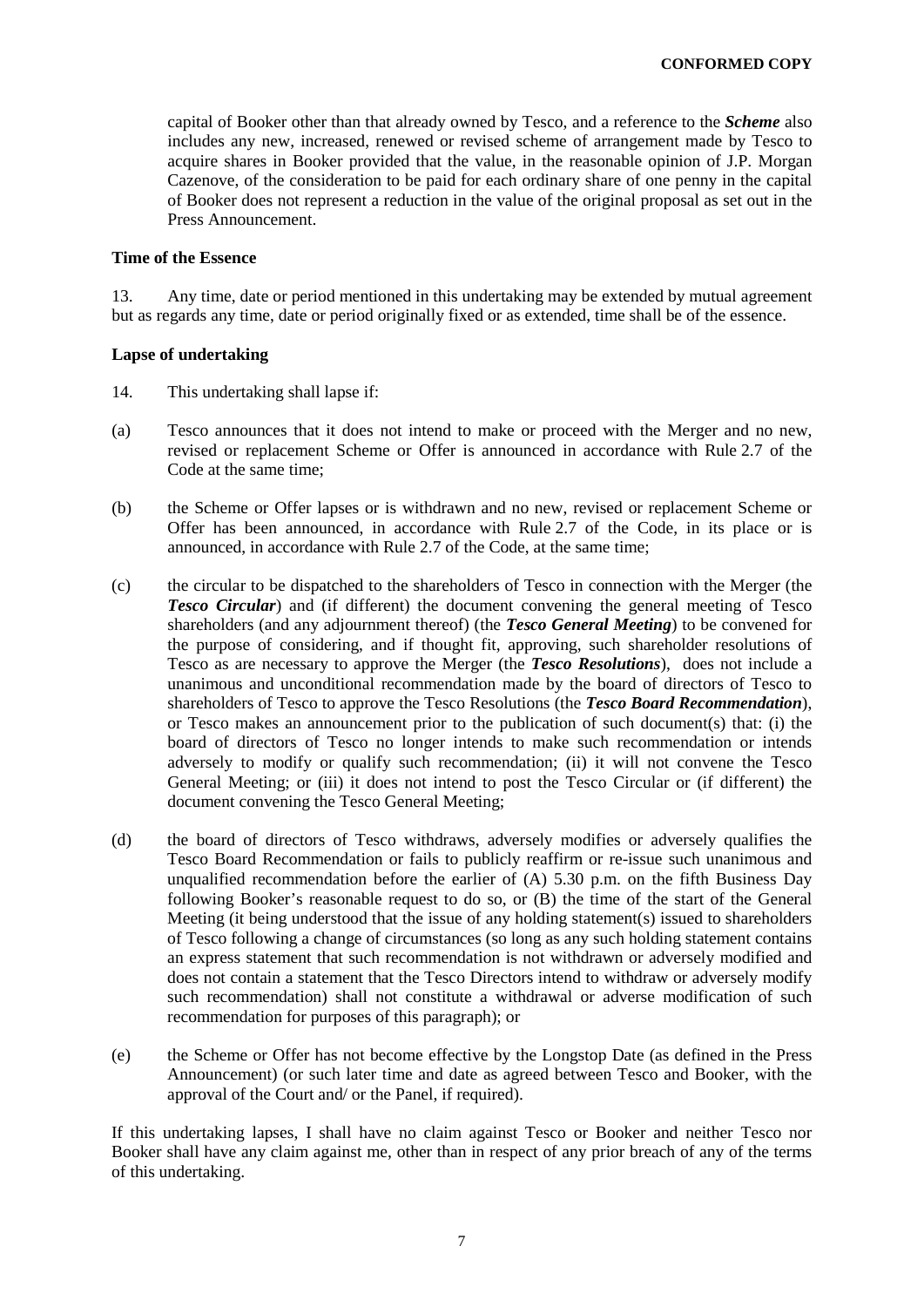## **Confirmation**

- 15. I confirm that in signing this undertaking, I:
- (a) am not a client or customer of Greenhill & Co International LLP (*Greenhill*) or Barclays Bank PLC (*Barclays*) for the purposes of the Conduct of Business Sourcebook of the Financial Conduct Authority and that Greenhill and Barclays are acting for Tesco in connection with the Merger and no-one else and are not responsible to anyone other than Tesco for providing the protections afforded to customers of Greenhill or Barclays nor for providing advice in relation to the Merger;
- (b) am not a client or customer of J.P. Morgan Limited (*J.P. Morgan Cazenove*) for the purposes of the Conduct of Business Sourcebook of the Financial Conduct Authority and that J.P. Morgan Cazenove is acting for Booker in connection with the Merger and no-one else and is not responsible to anyone other than Booker for providing the protections afforded to customers of J.P. Morgan Cazenove nor for providing advice in relation to the Merger; and
- (c) have been given an adequate opportunity to consider whether or not to execute this undertaking and to obtain independent advice.

## **Power of Attorney**

16. In order to secure the performance of my obligations under this undertaking, I appoint any director of Tesco as my attorney:

- (a) if I fail to comply with any of the undertakings in paragraph [6,](#page-2-1) in my name and on my behalf to do all things and to execute all deeds and other documents as may be necessary or desirable to ensure compliance with such undertakings in respect of the Existing Booker Shares and any Further Booker Shares (as appropriate); and
- (b) if I fail to comply with any of the undertakings in paragraph 7, to execute any form of proxy required by Tesco to appoint any person nominated by Tesco to attend a general or class meeting of Booker and vote on a Relevant Resolution (as defined in paragraph [8\)](#page-4-0).

17. I agree that this power of attorney is given by way of security and is irrevocable in accordance with section 4 Powers of Attorney Act 1971 until this undertaking lapses in accordance with paragraph [14.](#page-6-0)

## **Specific Performance**

18. I agree that, if I fail to comply with any of the undertakings in paragraphs [2,](#page-1-3) [3,](#page-1-4) [4,](#page-2-5) [6](#page-2-1) or [7o](#page-4-4)r breach any of my other obligations under this undertaking, damages may not be an adequate remedy and accordingly Tesco shall be entitled to the remedies of specific performance, injunction or other equitable relief.

## **Governing Law**

19. This undertaking and any non-contractual obligations arising out of or in connection with this undertaking shall be governed by, and interpreted in accordance with, English law. The English courts shall have exclusive jurisdiction in relation to all disputes (including claims for set-off and counterclaims) arising out of or in connection with this undertaking including, without limitation disputes arising out of or in connection with: (i) the creation, validity, effect, interpretation, performance or non-performance of, or the legal relationships established by, this undertaking; and (ii) any non-contractual obligations arising out of or in connection with this undertaking. For such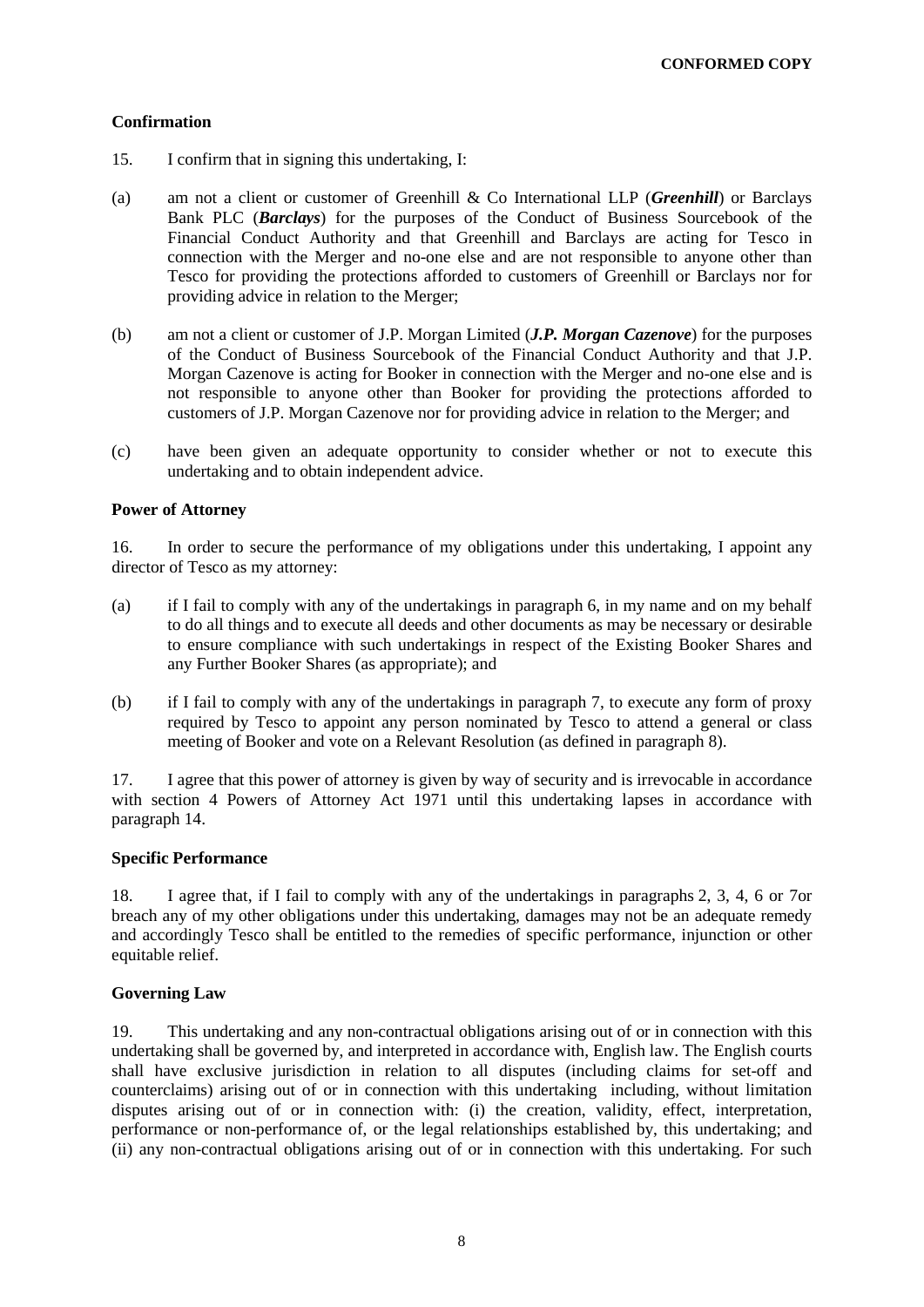purposes each party irrevocably submits to the jurisdiction of the English courts and waives any objection to the exercise of such jurisdiction.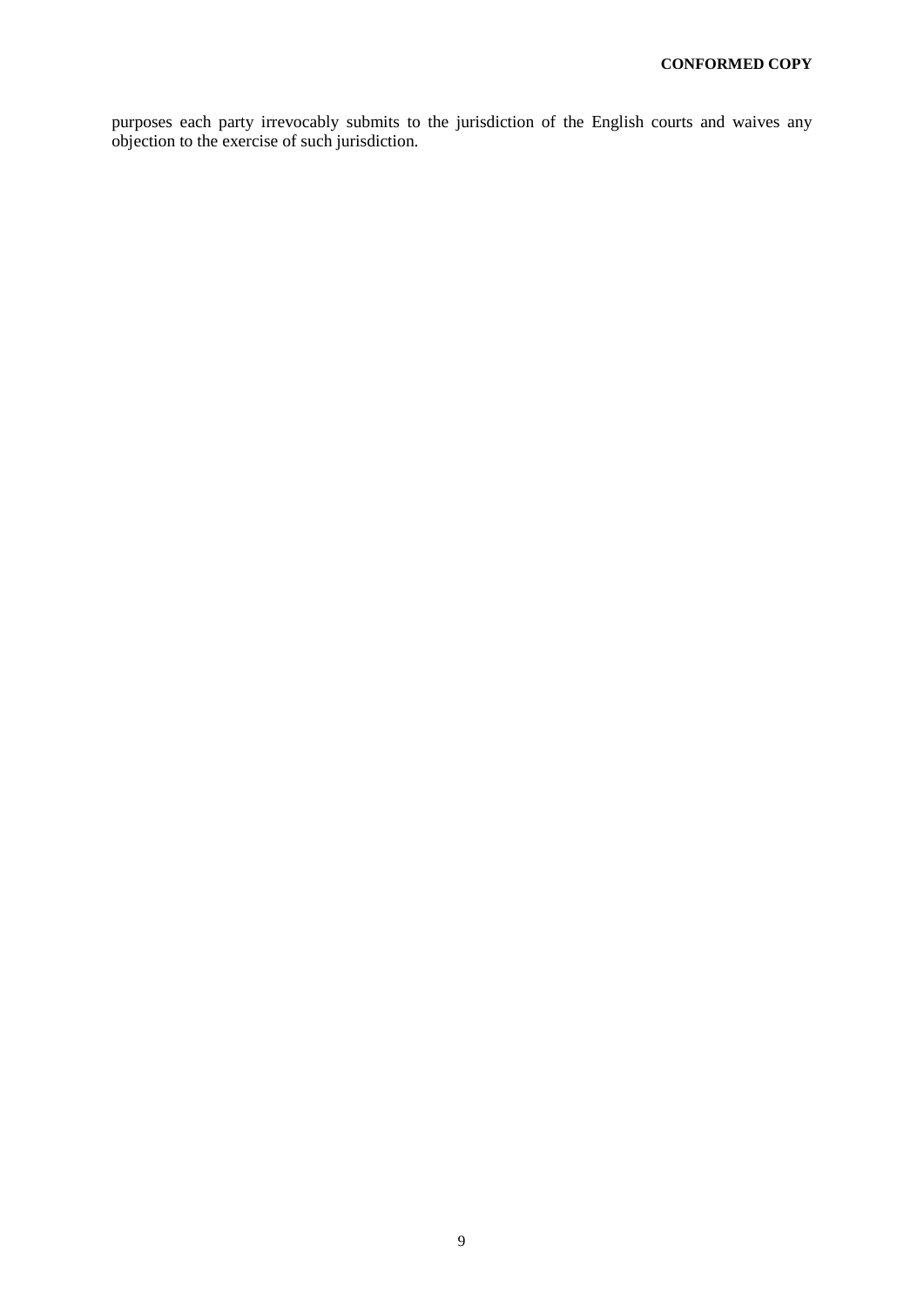### **Schedule 1**

# **Part A – Existing Booker Shares**

| No. of ordinary shares of 1p in Booker | Name of beneficial owner |
|----------------------------------------|--------------------------|
| 108,241,986                            | <b>Charles Wilson</b>    |

# **Part B – Options**

# **A. The Booker Group plc Performance Share Plan 2008**

| No. of shares under option | Date of Grant | <b>Exercise Price</b> |
|----------------------------|---------------|-----------------------|
| 1,400,000                  | 3 July 2008   | Nil                   |

# **B. Schedule 1 to the Blue Group plc Performance Share Plan 2008**

| No. of shares under option | Date of Grant | <b>Exercise Price</b> |  |
|----------------------------|---------------|-----------------------|--|
| <b>Nil</b>                 | N/A           | N/A                   |  |